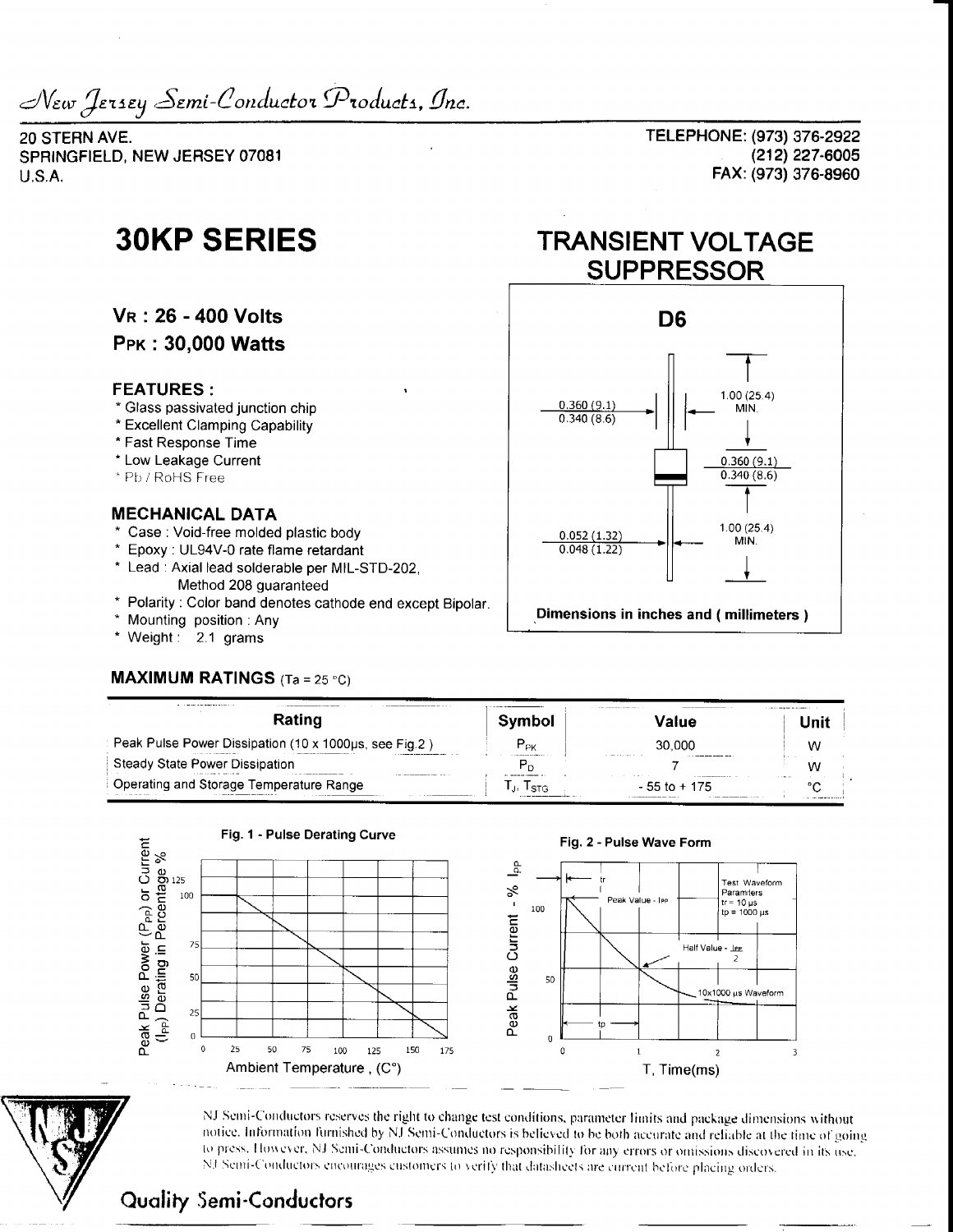|                   |                  |                       |                        |              |                           | <b>ELECTRICAL CHARACTERISTICS</b> (Rating at 25 °C ambient temperature unless otherwise specified) |             |                           |                  |
|-------------------|------------------|-----------------------|------------------------|--------------|---------------------------|----------------------------------------------------------------------------------------------------|-------------|---------------------------|------------------|
|                   |                  | Reverse               | Breakdown              |              | Maximum                   | Maximum                                                                                            | Maximum     | Maximum V <sub>(BR)</sub> |                  |
| Part              | Part             | Stand Off             | Voltage $@$ $ _{(BR)}$ |              | Reverse                   | Clamping                                                                                           | Peak Pulse  | Temperature               |                  |
| <b>Number</b>     | Number           | Voltage               |                        |              | Leakage @ V <sub>WM</sub> | Voltage @ I <sub>PP</sub>                                                                          | Current     | Coefficient               |                  |
| (Uni-directional) | (Bi-directional) | <b>V<sub>WM</sub></b> |                        | $V_{BR}$ (V) | $I_{(BR)}$                | I <sub>D</sub>                                                                                     | $V_{\rm C}$ | Ipp                       | $\alpha_{V(BR)}$ |
|                   |                  | (V)                   | Min.                   | Max.         | (mA)                      | $(\mu A)$                                                                                          | (V)         | (A)                       | $(mV)^{\circ}C)$ |
| 30KP26            | 30KP26C          | 26                    | 28.9                   | 35.3         | 50                        | 10000                                                                                              | 48.7        | 616                       | 32               |
| 30KP26A           | 30KP26CA         | 26                    | 28.9                   | 31.9         | 50                        | 10000                                                                                              | 44.0        | 682                       | 29               |
| 30KP28            | 30KP28C          | 28                    | 31.1                   | 38.0         | 50                        | 8000                                                                                               | 52.4        | 572                       | 35               |
| 30KP28A           | 30KP28CA         | 28                    | 31.1                   | 34.4         | 50                        | 8000                                                                                               | 47.5        | 632                       | 31               |
| 30KP30            | 30KP30C          | 30                    | 33.3                   | 40.7         | 50                        | 8000                                                                                               | 56.2        | 534                       | 37               |
| 30KP30A           | 30KP30CA         | 30                    | 33.3                   | 66.9         | 50                        | 8000                                                                                               | 50.7        | 592                       | 33               |
| 30KP33            | 30KP33C          | 33                    | 36.7                   | 44.9         | 50                        | 5000                                                                                               | 64.6        | 496                       | 42               |
| 30KP33A           | 30KP33CA         | 33                    | 36.7                   | 40.6         | 50                        | 5000                                                                                               | 58.6        | 548                       | 38               |
| 30KP36            | 30KP36C          | 36                    | 40.0                   | 48.9         | 50                        | 5000                                                                                               | 68.2        | 454                       | 46               |
| 30KP36A           | 30KP36CA         | 36                    | 40.0                   | 44.2         | 50                        | 5000                                                                                               | 61.8        | 502                       | 41               |
| 30KP39            | 30KP39C          | 39                    | 43.6                   | 53.2         | 20                        | 2000                                                                                               | 69.1        | 434                       | 48               |
| 30KP39A           | 30KP39CA         | 39                    | 43.6                   | 48.2         | 20                        | 2000                                                                                               | 67.2        | 451                       | 43               |
| 30KP40            | 30KP40C          | 40                    | 44.4                   | 54.3         | 20                        | 1500                                                                                               | 75.8        | 412                       | 51               |
| 30KP40A           | 30KP40CA         | 40                    | 44.4                   | 49.1         | 20                        | 1500                                                                                               | 68.6        | 456                       | 46               |
| 30KP43            | 30KP43C          | 43                    | 47.8                   | 58.4         | 10                        | 500                                                                                                | 79.0        | 380                       | 55               |
| 30KP43A           | 30KP43CA         | 43                    | 47.8                   | 52.8         | 10                        | 500                                                                                                | 71.0        | 430                       | 50               |
| 30KP45            | 30KP45C          | 45                    | 50.0                   | 61.1         | 5                         | 150                                                                                                | 80.7        | 372                       | 57               |
| 30KP45A           | <b>30KP45CA</b>  | 45                    | 50.0                   | 55.3         | 5                         | 150                                                                                                | 73.0        | 410                       | 52               |
| 30KP48            | 30KP48C          | 48                    | 53.3                   | 65.1         | 5                         | 150                                                                                                | 85.9        | 350                       | 62               |
| 30KP48A           | 30KP48CA         | 48                    | 53.3                   | 58.9         | 5                         | 150                                                                                                | 77.7        | 386                       | 56               |
| 30KP51            | 30KP51C          | 51                    | 56.7                   | 69.3         | 5                         | 50                                                                                                 | 91.5        | 328                       | 66               |
| 30KP51A           | <b>30KP51CA</b>  | 51                    | 56.7                   | 62.7         | 5                         | 50                                                                                                 | 82.8        | 362                       | 60               |
| 30KP54            | 30KP54C          | 54                    | 60.0                   | 73.3         | 5                         | 25                                                                                                 | 96.8        | 310                       | 70               |
| 30KP54A           | 30KP54CA         | 54                    | 60.0                   | 66.3         | 5                         | 25                                                                                                 | 87.5        | 342                       | 63               |
| 30KP58            | 30KP58C          | 58                    | 64.4                   | 78.7         | 5                         | 15                                                                                                 | 104         | 288                       | 76               |
| 30KP58A           | 30KP58CA         | 58                    | 64.4                   | 71.2         | 5                         | 15                                                                                                 | 94          | 320                       | 68               |
| 30KP60            | <b>30KP60C</b>   | 60                    | 66.7                   | 81.5         | 5                         | 15                                                                                                 | 107         | 280                       | 78               |
| 30KP60A           | 30KP60CA         | 60                    | 66.7                   | 73.7         | 5                         | 15                                                                                                 | 97.3        | 304                       | 71               |
| 30KP64            | 30KP64C          | 64                    | 71.1                   | 86.9         | 5                         | 10                                                                                                 | 115         | 260                       | 84               |
| 30KP64A           | 30KP64CA         | 64                    | 71.1                   | 78.6         | 5                         | 10                                                                                                 | 104         | 288                       | 76               |
| 30KP70            | 30KP70C          | 70                    | 77.8                   | 95.1         | 5                         | 10                                                                                                 | 126         | 238                       | 92               |
| 30KP70A           | <b>30KP70CA</b>  | 70                    | 77.8                   | 86.0         | 5                         | 10                                                                                                 | 114         | 264                       | 83               |
| 30KP75            | 30KP75C          | 75                    | 83.3                   | 102          | 5                         | 10                                                                                                 | 135         | 222                       | 100              |
| 30KP75A           | 30KP75CA         | 75                    | 83.3                   | 92.1         | 5                         | 10                                                                                                 | 122         | 246                       | 89               |
| 30KP78            | 30KP78C          | 78                    | 86.7                   | 106          | 5                         | 10                                                                                                 | 140         | 214                       | 104              |
| 30KP78A           | 30KP78CA         | 78                    | 86.7                   | 95.8         | 5                         | 10                                                                                                 | 126         | 238                       | 93               |
| 30KP85            | <b>30KP85C</b>   | 85                    | 94.4                   | 115          | 5                         | 10                                                                                                 | 152         | 198                       | 113              |
| 30KP85A           | <b>30KP85CA</b>  | 85                    | 94.4                   | 104          | 5                         | 10                                                                                                 | 137         | 218                       | 102              |
| 30KP90            | 30KP90C          | 90                    | 100                    | 122          | 5                         | 10                                                                                                 | 160         | 188                       | 120              |
| 30KP90A           | 30KP90CA         | 90                    | 100                    | 111          | 5                         | 10                                                                                                 | 146         | 206                       | 109              |
| 30KP100           | 30KP100C         | 100                   | 111                    | 136          | 5                         | 10                                                                                                 | 179         | 168                       | 134              |
| 30KP100A          | 30KP100CA        | 100                   | 111                    | 123          | 5                         | 10                                                                                                 | 162         | 186                       | 121              |
| 30KP110           | 30KP110C         | 110                   | 122                    | 149          | 5                         | 10                                                                                                 | 196         | 154                       | 147              |
| 30KP110A          | 30KP110CA        | 110                   | 122                    | 135          | 5.                        | 10                                                                                                 | 178         | 168                       | 133              |